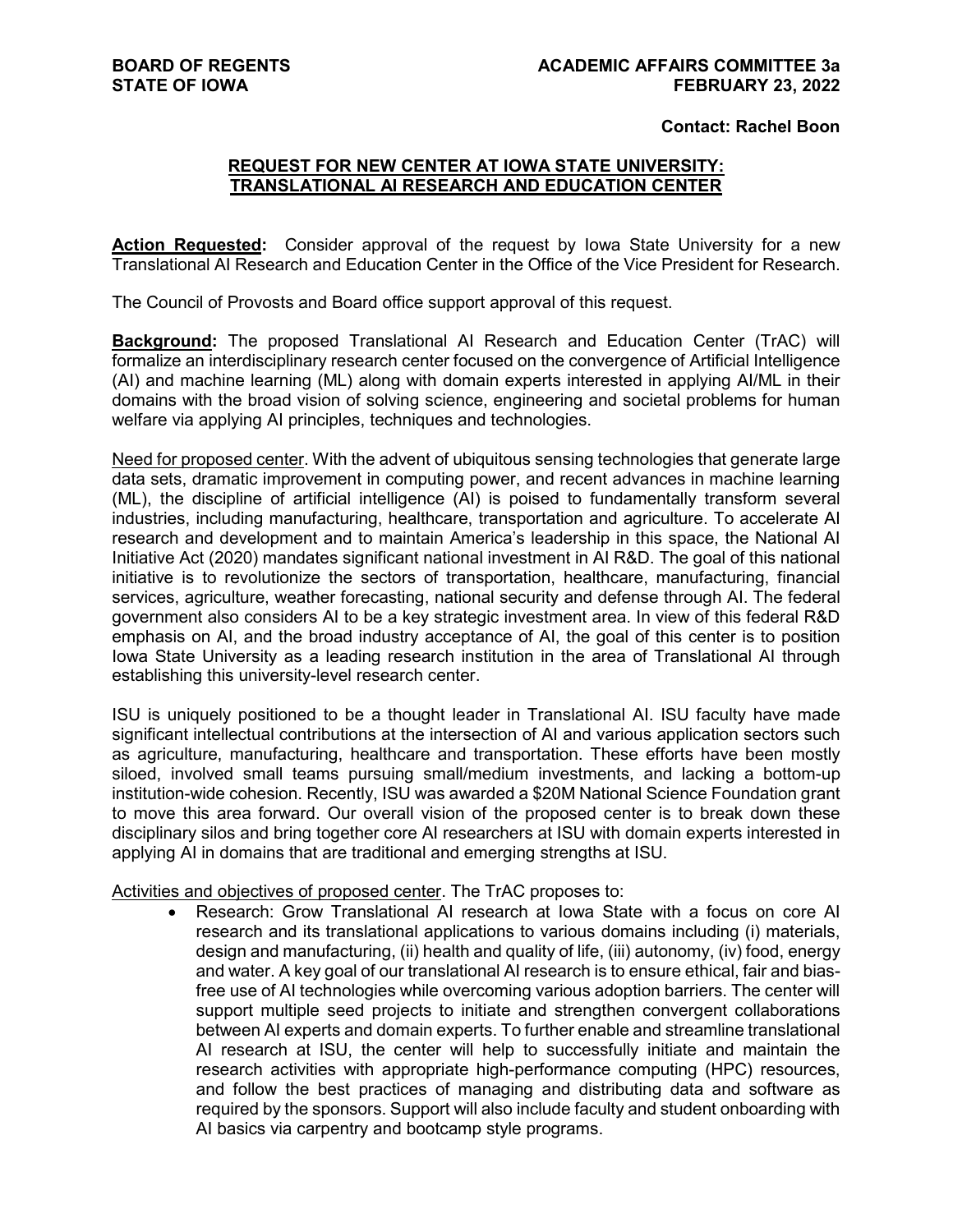## **STATE OF IOWA**

- Collaboration and knowledge transfer: The center will organize a seminar series to increase the visibility of Translational AI research at ISU, both internally and externally. We plan to host at least one workshop every year on a specific and timely topic of significant interest among the center members. We understand that the scientific language barrier often becomes a critical hurdle for interdisciplinary research, and Translational AI research is no exception in this regard. Therefore, we will promote a student-driven and faculty-advised journal club that will lower this barrier via discussing literature from the AI community and the application domains.
- Workforce development and training: The center will be committed to building the next generation AI workforce in the Midwest for various industries through training and educational activities. The center members will provide translational AI research experience at the intersection of AI and various application domains to a diverse pool of graduate and undergraduate students. In addition, we will provide thought leadership in enhancing ISU curricular activities in the area of translational AI.
- Industry consortium: The center will serve as a pre-compete industrial nexus for translational AI. The center will coordinate with the industry partners and connect them with appropriate ISU researchers to support Translational AI research needs of the industry. Such activities will be streamlined through developing a comprehensive IP infrastructure for software/algorithm products related to Translational AI activities. We will also work with industry leadership to identify low Technology Readiness Level (TLR) research problems to seek federal funding, and enable technology transition of high TRL research. The industry partners will have valuable representation opportunities in front of a Translational AI specific audience during various center events. This will help the industry partners connect with students having Translational AI expertise looking for internships and full-time employment.

Relationship to mission and strategic plan. As noted in the ISU strategic plan, ISU's mission is "to create, share, and apply knowledge to make Iowa and the world a better place." The proposed center aligns well by using transformational basic and applied research in Translational AI that play a key role in diverse application sectors including agriculture, manufacturing, healthcare, transportation and energy. In addition, TrAC's core mission includes training, education and workforce development, which aligns with ISU's mission to prepare future leaders of our nation and world. Federally - and industrially- funded research projects in the translational AI space will also create entrepreneurial opportunities for ISU faculty and students.

The proposed center will focus on core AI research and its translational applications to various domains. The application domains were identified based on demonstrated ISU expertise and the ISU Office of the Vice President of Research (OVPR) Grand Challenge Research Themes (GCRT). We will also continuously explore new emerging AI application areas to remain aligned with the national AI strategy. The proposed vision and the research areas align well with the grand challenges identified by the OVPR as shown in the table below.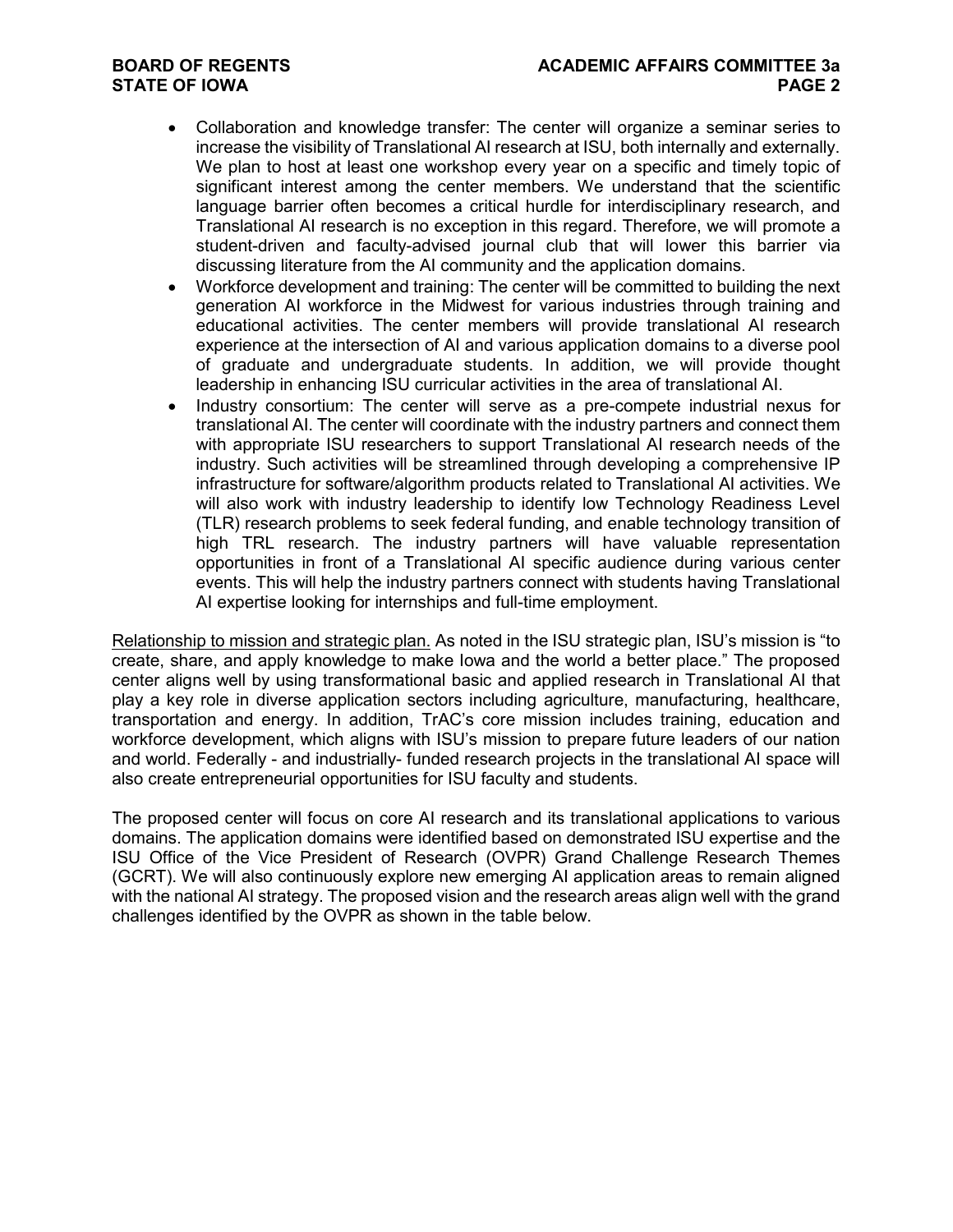| <b>Proposed TrAC research areas</b>        | <b>OVPR GCRT</b>                                                                          |  |
|--------------------------------------------|-------------------------------------------------------------------------------------------|--|
| Al Core                                    | Advancing Data-Driven Discovery and Secure<br>Cybersystems                                |  |
| Al for materials, design and manufacturing | Creating Next-Generation Materials and<br><b>Manufacturing Technologies</b>               |  |
| Al for health and quality of life          | <b>Enabling Healthy Lives</b>                                                             |  |
| Al for autonomy                            | Advancing Data-Driven Discovery and Secure<br><b>Cybersystems; Enabling Healthy Lives</b> |  |
| Al for food, energy and water              | Building Sustainable Human and Natural<br>Ecosystems                                      |  |
| Ethical, fair and bias free use of Al      | Developing global citizens and vibrant societies                                          |  |

Relationship to other centers/institutes at the university. With a strong focus on data and machine learning driven technologies, we envision that TrAC will become an integral part of the overall ISU data science ecosystem. While it will fill a key gap in the ISU research center landscape, it will operate in a synergistic manner with other relevant centers within the campus such as Virtual Reality Applications Center (VRAC), Center for Survey Statistics and Methodology, Center for Nondestructive Evaluation (CNDE) and NSF HDR TRIPODS: D4 (Dependable Data-Driven Discovery).

Relationship to centers/institutes at other universities in Iowa and potential for collaboration. There are no existing centers within other institutions in Iowa that are poised to undertake the mission and activities established by TrAC. While smaller initiatives exist(ed), ie. ISU's Data Driven Science initiative and UI's Iowa Initiative for Artificial Intelligence, no large-scale effort of the proportion of TrAC exists. In particular, several large and medium scale industries (with strategic importance to the state of Iowa) have indicated interest in membership. The proposed center would enhance and expand the research opportunities for faculty at UI and UNI.

The only centers within Iowa institutions with potential for cooperation or collaboration in the area of multiphase flow research are affiliated with ISU, as described above.

Resources, facilities and equipment required. The principal administrative support staffing needs of the center and its associated faculty are pre- and post-award, operations, industrial liaison and communications. In addition, there is a critical need for a resident data scientist who can orchestrate all (a) training/ onboarding activities, (b) provide troubleshooting help for team members, (c) 'professionalize' SW/data products from the group for broad dissemination. Affiliated faculty will continue to use their existing office and laboratory spaces. Office space for staff members and space for TrAC student gatherings to host journal clubs and demonstration activities are required.

No additional facilities or equipment are needed.

Expected funding sources. The TrAC at ISU will be funded primarily by extramural grants and contracts. The center's work will be supported by sponsored funding awarded to affiliated researchers from government agencies, foundations, and industry. The TrAC researchers have